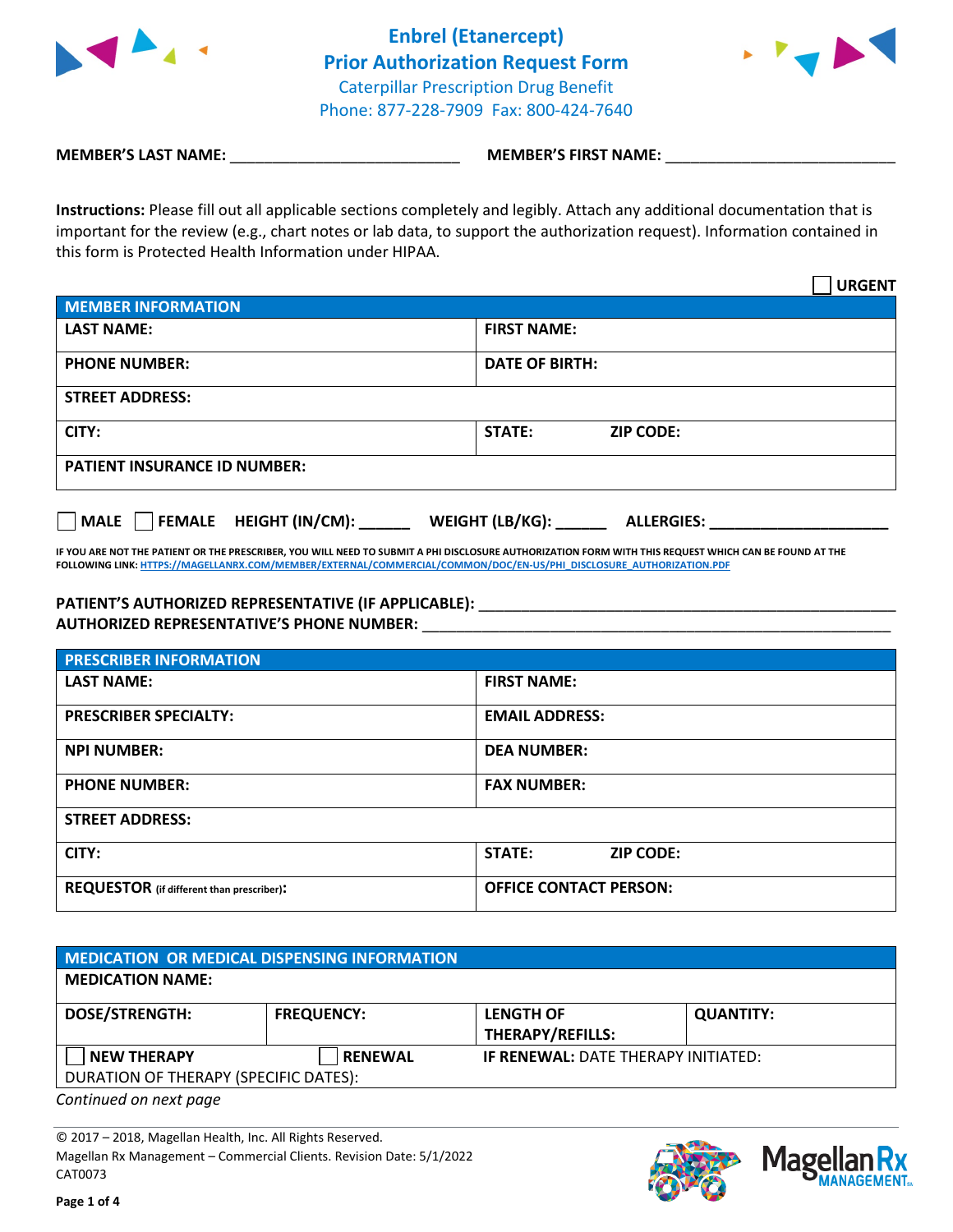

**Enbrel (Etanercept) Prior Authorization Request Form** Caterpillar Prescription Drug Benefit Phone: 877-228-7909 Fax: 800-424-7640



| MEMBER'S LAST NAME: NAME:                                                                                         | MEMBER'S FIRST NAME:                                                                                               |                                           |  |  |  |
|-------------------------------------------------------------------------------------------------------------------|--------------------------------------------------------------------------------------------------------------------|-------------------------------------------|--|--|--|
|                                                                                                                   | 1. HAS THE PATIENT TRIED ANY OTHER MEDICATIONS FOR THIS CONDITION?                                                 | YES (if yes, complete below)<br><b>NO</b> |  |  |  |
| <b>MEDICATION/THERAPY (SPECIFY</b>                                                                                | <b>DURATION OF THERAPY (SPECIFY</b>                                                                                | <b>RESPONSE/REASON FOR</b>                |  |  |  |
| DRUG NAME AND DOSAGE):                                                                                            | DATES):                                                                                                            | <b>FAILURE/ALLERGY:</b>                   |  |  |  |
|                                                                                                                   |                                                                                                                    |                                           |  |  |  |
|                                                                                                                   |                                                                                                                    |                                           |  |  |  |
|                                                                                                                   |                                                                                                                    |                                           |  |  |  |
| <b>2. LIST DIAGNOSES:</b>                                                                                         |                                                                                                                    | <b>ICD-10:</b>                            |  |  |  |
| $\Box$ Ankylosing spondylitis                                                                                     |                                                                                                                    |                                           |  |  |  |
| □ Axial spondyloarthropathy                                                                                       |                                                                                                                    |                                           |  |  |  |
| □ Juvenile idiopathic arthritis                                                                                   |                                                                                                                    |                                           |  |  |  |
| $\square$ Plaque psoriasis<br>$\Box$ Psoriatic arthritis                                                          |                                                                                                                    |                                           |  |  |  |
| $\Box$ Rheumatoid arthritis                                                                                       |                                                                                                                    |                                           |  |  |  |
|                                                                                                                   | □ Other diagnosis: ___________________ICD-10 Code(s): __________________________                                   |                                           |  |  |  |
|                                                                                                                   | 3. REQUIRED CLINICAL INFORMATION: PLEASE PROVIDE ALL RELEVANT CLINICAL INFORMATION TO SUPPORT A                    |                                           |  |  |  |
| PRIOR AUTHORIZATION.                                                                                              |                                                                                                                    |                                           |  |  |  |
| For all diagnoses, answer the following:                                                                          |                                                                                                                    |                                           |  |  |  |
| Does the patient have an active infection? $\Box$ Yes $\Box$ No                                                   |                                                                                                                    |                                           |  |  |  |
|                                                                                                                   |                                                                                                                    |                                           |  |  |  |
| Select if Enbrel is prescribed by one of the following specialists:                                               |                                                                                                                    |                                           |  |  |  |
| Dermatologist                                                                                                     |                                                                                                                    |                                           |  |  |  |
| Rheumatologist                                                                                                    |                                                                                                                    |                                           |  |  |  |
|                                                                                                                   |                                                                                                                    |                                           |  |  |  |
|                                                                                                                   | Will Enbrel be used in combination with another TNF antagonist or biologic (such as Kineret, Rituxan, Remicade,    |                                           |  |  |  |
| Orencia, Cimzia, Humira, Simponi, Actemra, or Xeljanz)? □ Yes □ No                                                |                                                                                                                    |                                           |  |  |  |
|                                                                                                                   |                                                                                                                    |                                           |  |  |  |
|                                                                                                                   | For ankylosing spondylitis/ axial spondyloarthropathy, also answer the following:                                  |                                           |  |  |  |
|                                                                                                                   | Has the patient had an adequate trial and failure of at least TWO non-steroidal anti-inflammatory agents (NSAIDs)? |                                           |  |  |  |
| $\Box$ Yes $\Box$ No (Provide NSAIDs and dates of service)                                                        |                                                                                                                    |                                           |  |  |  |
|                                                                                                                   |                                                                                                                    |                                           |  |  |  |
| Has the patient tried methotrexate? $\Box$ Yes $\Box$ No (Provide dates of service)                               |                                                                                                                    |                                           |  |  |  |
|                                                                                                                   |                                                                                                                    |                                           |  |  |  |
| Has the patient tried sulfasalazine? $\Box$ Yes $\Box$ No (Provide dates of service)                              |                                                                                                                    |                                           |  |  |  |
|                                                                                                                   |                                                                                                                    |                                           |  |  |  |
| For juvenile idiopathic arthritis, also answer the following:                                                     |                                                                                                                    |                                           |  |  |  |
| Has the patient tried and had an inadequate response or intolerance to an oral disease modifying anti-rheumatic   |                                                                                                                    |                                           |  |  |  |
| agent [e.g., methotrexate, azathioprine (Imuran), auranofin (Ridaura), hydroxychloroquine (Plaquenil),            |                                                                                                                    |                                           |  |  |  |
| sulfasalazine (Azulfidine), or leflunomide (Arava)]? □ Yes □ No                                                   |                                                                                                                    |                                           |  |  |  |
|                                                                                                                   |                                                                                                                    |                                           |  |  |  |
| Is the patient unable to take a non-biologic DMARD due to chronic liver disease (such as chronic hepatitis, fatty |                                                                                                                    |                                           |  |  |  |
| liver, nonalcoholic steatohepatitis/NASH, or elevated liver enzymes)? □ Yes □ No                                  |                                                                                                                    |                                           |  |  |  |
|                                                                                                                   |                                                                                                                    |                                           |  |  |  |
| If "no" to the above question, provide the rationale explaining why the patient cannot take the prerequisite      |                                                                                                                    |                                           |  |  |  |
|                                                                                                                   |                                                                                                                    |                                           |  |  |  |
|                                                                                                                   |                                                                                                                    |                                           |  |  |  |
| 2017 2018 Messller Health Inc. All Diskts Received                                                                |                                                                                                                    |                                           |  |  |  |





<sup>© 2017 –</sup> 2018, Magellan Health, Inc. All Rights Reserved. Magellan Rx Management – Commercial Clients. Revision Date: 5/1/2022 CAT0073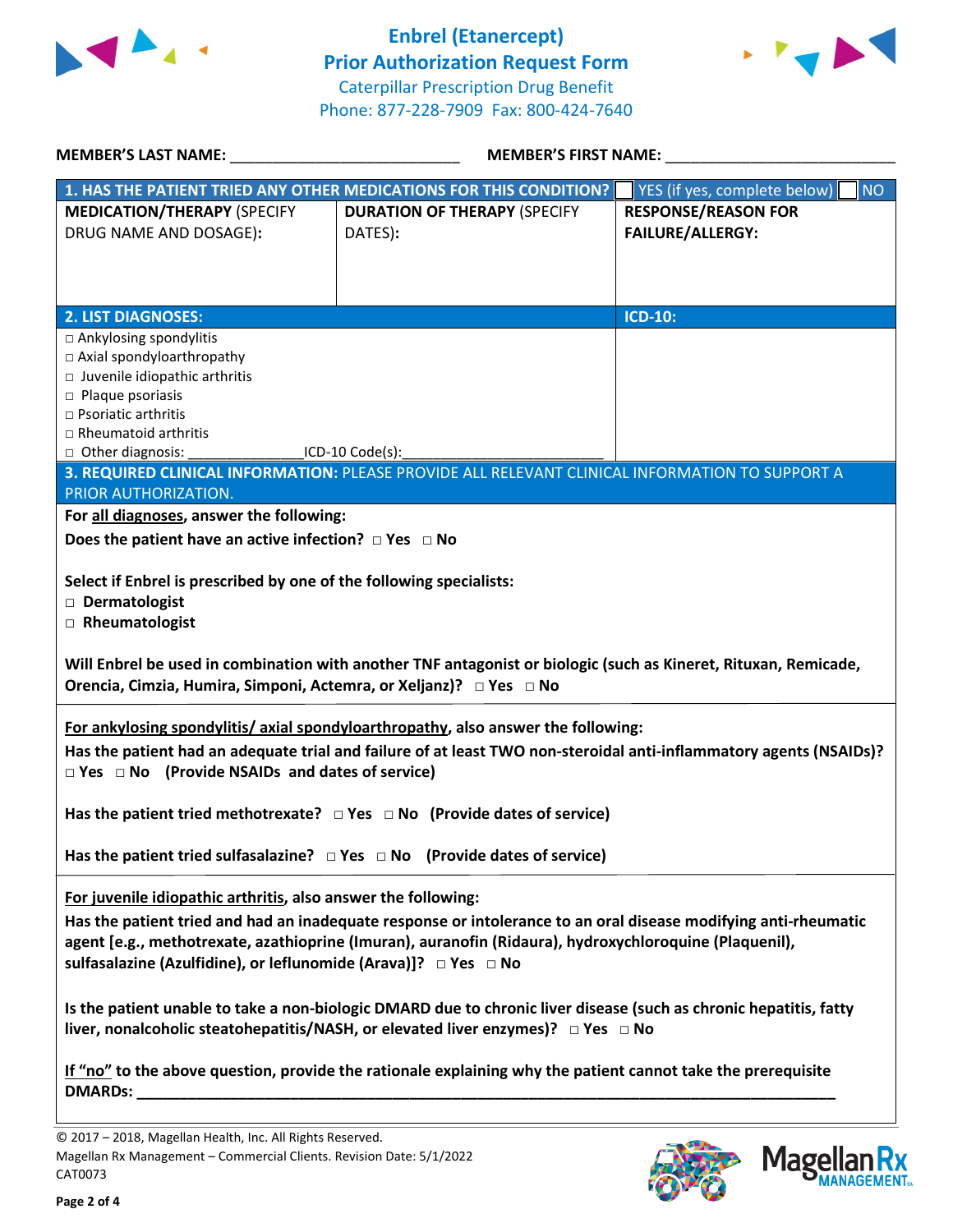



**MEMBER'S LAST NAME:** \_\_\_\_\_\_\_\_\_\_\_\_\_\_\_\_\_\_\_\_\_\_\_\_\_\_\_ **MEMBER'S FIRST NAME:** \_\_\_\_\_\_\_\_\_\_\_\_\_\_\_\_\_\_\_\_\_\_\_\_\_\_\_

**For plaque psoriasis, also answer the following: Does the patient have plaques covering 3% or more of the body surface area (BSA)? □ Yes □ No**

**Does the patient have plaques covering < 3% of BSA, but with involvement of palms, soles, head and neck, or genitalia which causes disruption of normal activities □ Yes □ No**

**Has the patient tried and had an inadequate response or intolerance to at least one of the follow ing therapies: methotrexate, cyclosporine, and/or phototherapy? □ Yes □ No**

**If "no" to the above question, provide the rationale explaining why the patient cannot take the prerequisite agents: \_\_\_\_\_\_\_\_\_\_\_\_\_\_\_\_\_\_\_\_\_\_\_\_\_\_\_\_\_\_\_\_\_\_\_\_\_\_\_\_\_\_\_\_\_\_\_\_\_\_\_\_\_\_\_\_\_\_\_\_\_\_\_\_\_\_\_\_\_\_\_\_\_\_\_\_\_\_\_\_\_\_\_\_\_\_\_\_\_\_\_\_\_\_\_**

**For psoriatic arthritis, also answer the following:**

**Has the patient tried and had an inadequate response or intolerance to an oral disease modifying anti-rheumatic agent [e.g., methotrexate, azathioprine (Imuran), auranofin (Ridaura), hydroxychloroquine (Plaquenil), sulfasalazine (Azulfidine), or leflunomide (Arava)]? □ Yes □ No**

**Is the patient unable to take a non-biologic DMARD due to chronic liver disease (such as chronic hepatitis, fatty liver, nonalcoholic steatohepatitis/NASH, or elevated liver enzymes)? □ Yes □ No**

**Is the patient unable to take non-biologic DMARD because they are a male of fatherhood potential or a female of childbearing potential? □ Yes □ No**

**If "no" to the above question, provide the rationale explaining w hy the patient cannot take the prerequisite DMARDs: \_\_\_\_\_\_\_\_\_\_\_\_\_\_\_\_\_\_\_\_\_\_\_\_\_\_\_\_\_\_\_\_\_\_\_\_\_\_\_\_\_\_\_\_\_\_\_\_\_\_\_\_\_\_\_\_\_\_\_\_\_\_\_\_\_\_\_\_\_\_\_\_\_\_\_\_**

**For rheumatoid arthritis, also answer the following:**

**Has the patient tried and had an inadequate response or intolerance to methotrexate or another oral disease modifying anti-rheumatic agent (DMARD) [e.g., azathioprine (Imuran), auranofin (Ridaura), or leflunomide (Arava)]? □ Yes □ No**

**Is the patient unable to take a non-biologic DMARD due to chronic liver disease such as chronic hepatitis, fatty liver, nonalcoholic steatohepatitis/NASH, or elevated enzymes? □ Yes □ No**

**Is the patient unable to take non-biologic DMARD because they are a male of fatherhood potential or a female of childbearing potential? □ Yes □ No**

**Reauthorization:**

**If this is a reauthorization request, answer the following questions:**

© 2017 – 2018, Magellan Health, Inc. All Rights Reserved. Magellan Rx Management – Commercial Clients. Revision Date: 5/1/2022 CAT0073